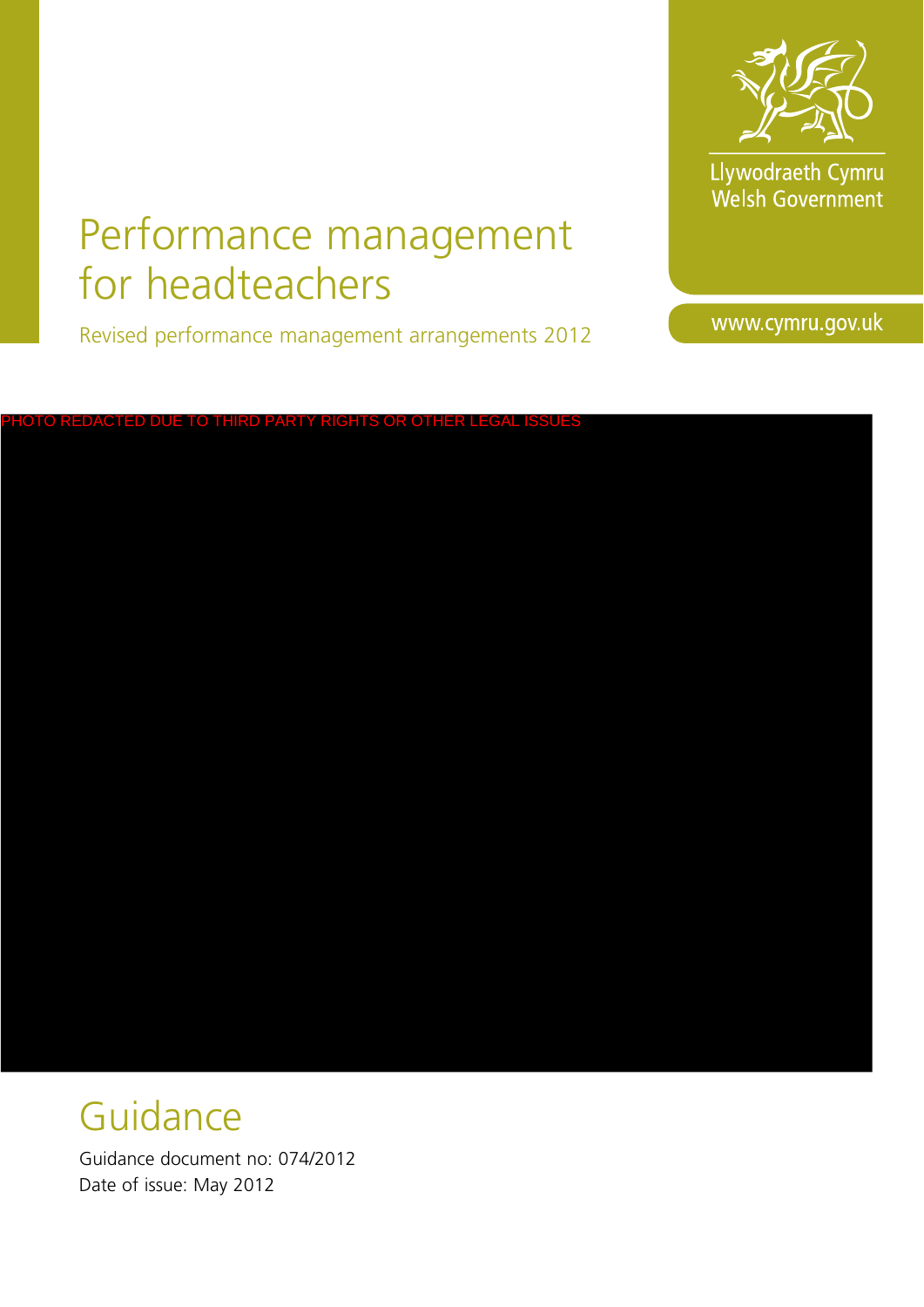# Performance management for headteachers

- **Audience** Local authorities, governing bodies of maintained schools, institutions within further education sector, headteachers of maintained schools and other interested parties. **Overview** This quidance document outlines the School Teacher Appraisal (Wales) Regulations 2011 that came into force on 1 January 2012 in order to strengthen performance management arrangements for headteachers, teachers and unattached teachers.
- **Action** All schools are required to move to the revised performance **required** management arrangements by 31 December 2012.
- **Further** Enquiries about this document should be directed to: **information** Learning Improvement and Professional Development Division Welsh Government Cathays Park **Cardiff** CF10 3NQ
	- e-mail: PracticeReviewandDevelopment@wales.gsi.gov.uk
- **Additional** This document can be accessed from the Welsh Government's **copies** website at www.wales.gov.uk/educationandskills

**Related** The existing performance management guidance and procedures **documents** relating to the 2002 regulations may still be used until schools move to the revised arrangements but no later than 31 December 2012. They can be accessed from the following link: www.wales.gov.uk/topics/educationandskills/publications/guidance/ performance-man-for-teachers?lang=en

> The new regulations that came into force on 1 January 2012 are The School Teacher Appraisal (Wales) Regulations 2011 No.2940 (W.316) and can be found following this link: www.legislation.gov.uk/wsi/2011/2940/contents/made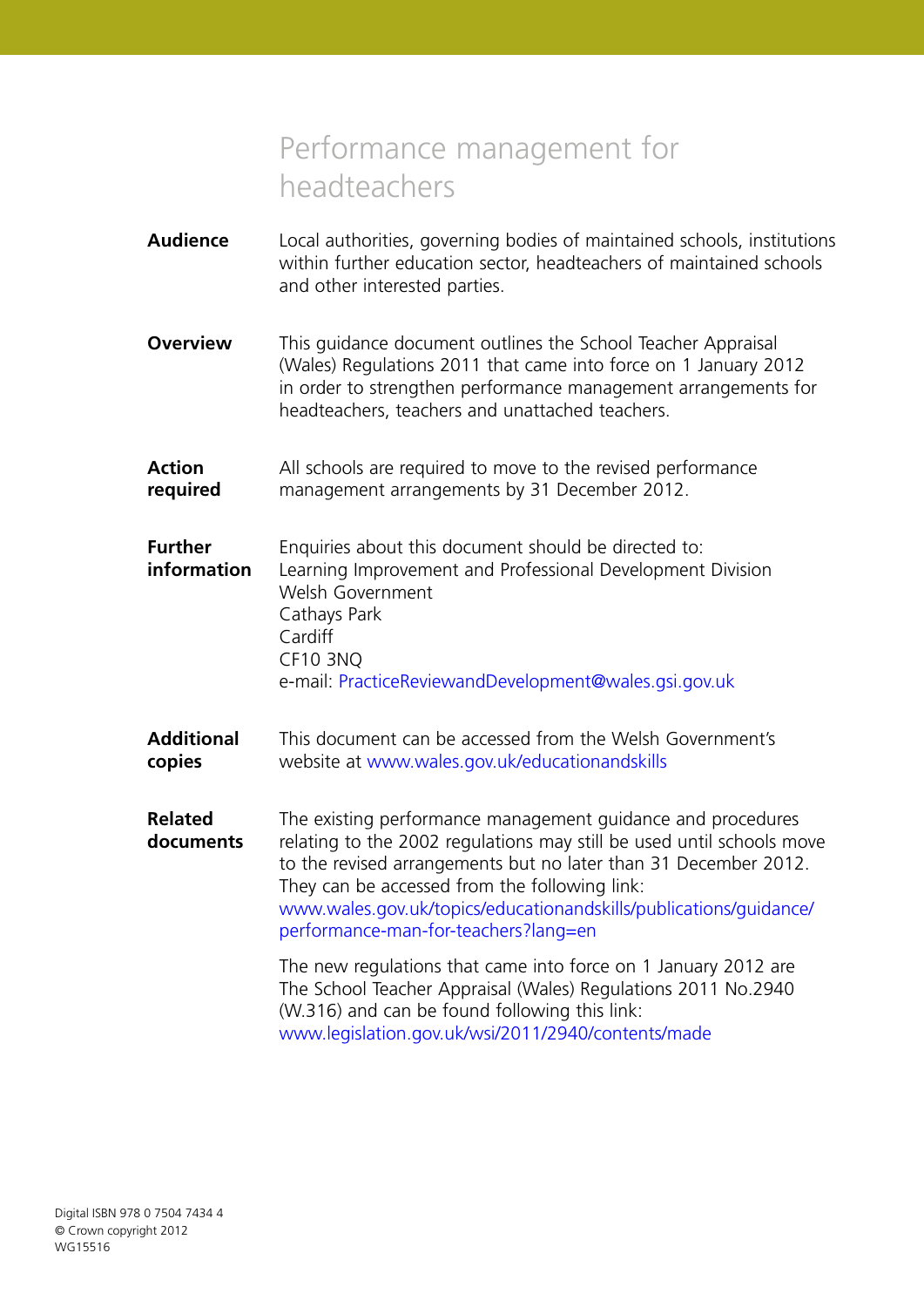# **Contents**

|                                                                   | Page No        |
|-------------------------------------------------------------------|----------------|
| <b>Introduction</b>                                               | 1              |
| School performance management policy                              | 3              |
| <b>Appointment of appraiser</b>                                   | 4              |
| The appraisal cycle                                               | 6              |
| Initial planning, setting of objectives and monitoring procedures | $\overline{7}$ |
| The appraisal review and the appraisal statement                  | 13             |
| <b>Appeals</b>                                                    | 16             |
| Provision/retention/use of appraisal statements                   | 18             |
| <b>Other related issues</b>                                       | 20             |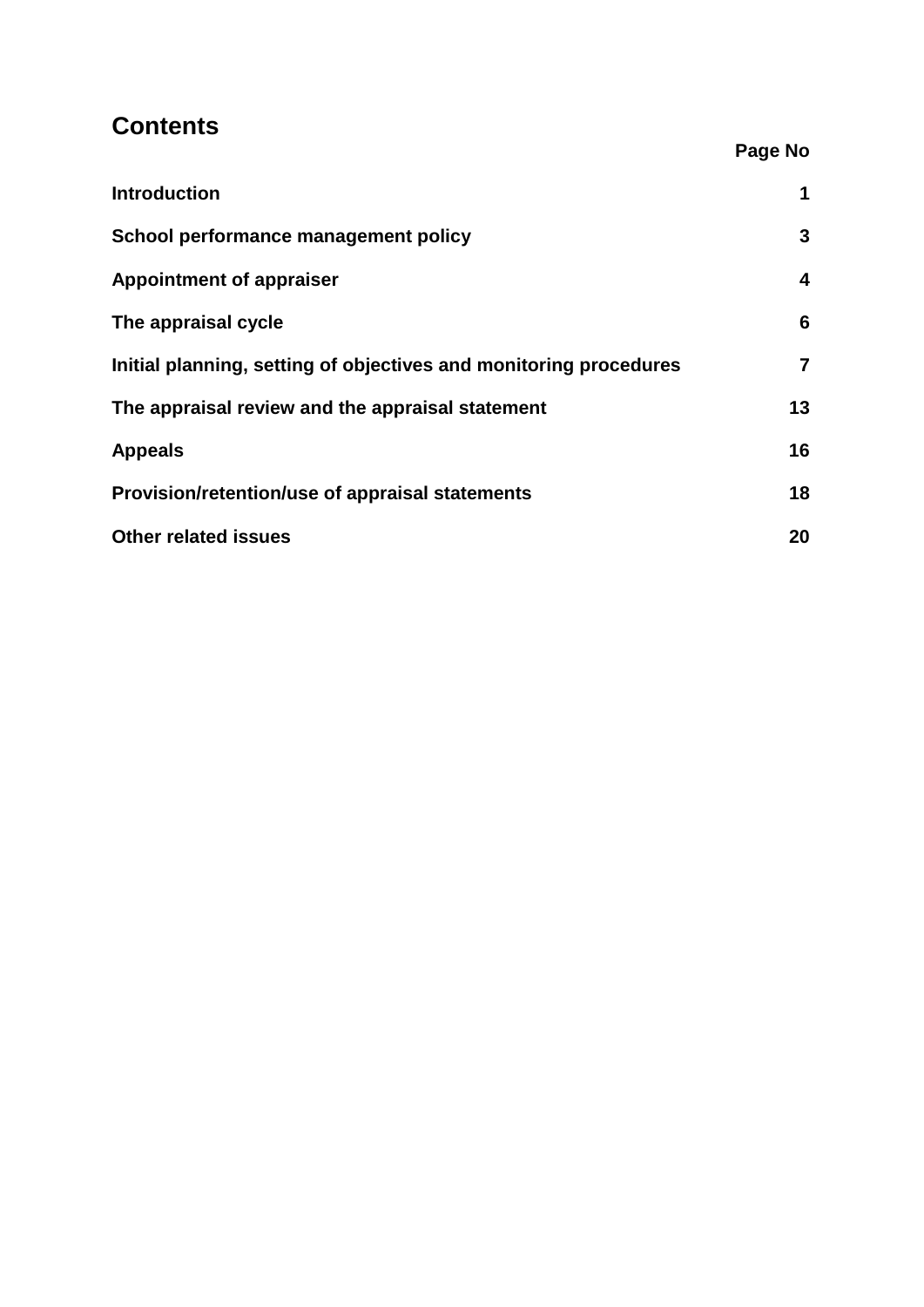# **Introduction**

Performance management helps schools to improve by supporting and improving the work of head teachers as individuals and leaders of school teams. It sets a framework for teachers and leaders to agree and review priorities and objectives in the context of the school's improvement plan. It focuses attention on making teaching and leadership more effective to benefit pupils, teachers, and schools.

This guidance is designed to be supportive, not prescriptive. It relates to requirements detailed in the School Teacher Appraisal (Wales) Regulations 2011 and should be read in conjunction with the regulations.

The Regulations provide for the appraisal of the performance of head teachers at community, voluntary, foundation, community special, foundation special or maintained nursery schools. The performance management appraisal does not form part of any disciplinary or dismissal procedures.

#### **Professional Standards for Education Practitioners in Wales**

Head teachers must demonstrate they meet the Leadership Standards as part of assessment arrangements for the National Professional Qualification for Headship (NPQH) and continue to meet them whilst they are in the role of head teacher. They provide a framework to enable head teachers to identify their performance management objectives and to choose the most appropriate professional development activities. Where a head teacher no longer meets these standards then the Governing Body should consider competency or capability procedures. Where a decision is taken to enter into a formal competency or capability procedure then that procedure supersedes performance management arrangements.

The Leadership Standards can be found at: [www.wales.gov.uk/topics/educationandskills/publications/circulars/practitioners/?lang](http://wales.gov.uk/topics/educationandskills/publications/circulars/practitioners/?lang=en) [=en](http://wales.gov.uk/topics/educationandskills/publications/circulars/practitioners/?lang=en).

#### **Guidance contents**

This guidance is divided into eight sections.

#### **1. School performance management policy**

The School Performance Management Policy is the written policy setting out how performance management in the school will be implemented.

#### **2. Appointment of appraisers**

An appraisal panel will consist of at least 2 governors appointed by the Governing Body and 2 appraisers appointed by local authority.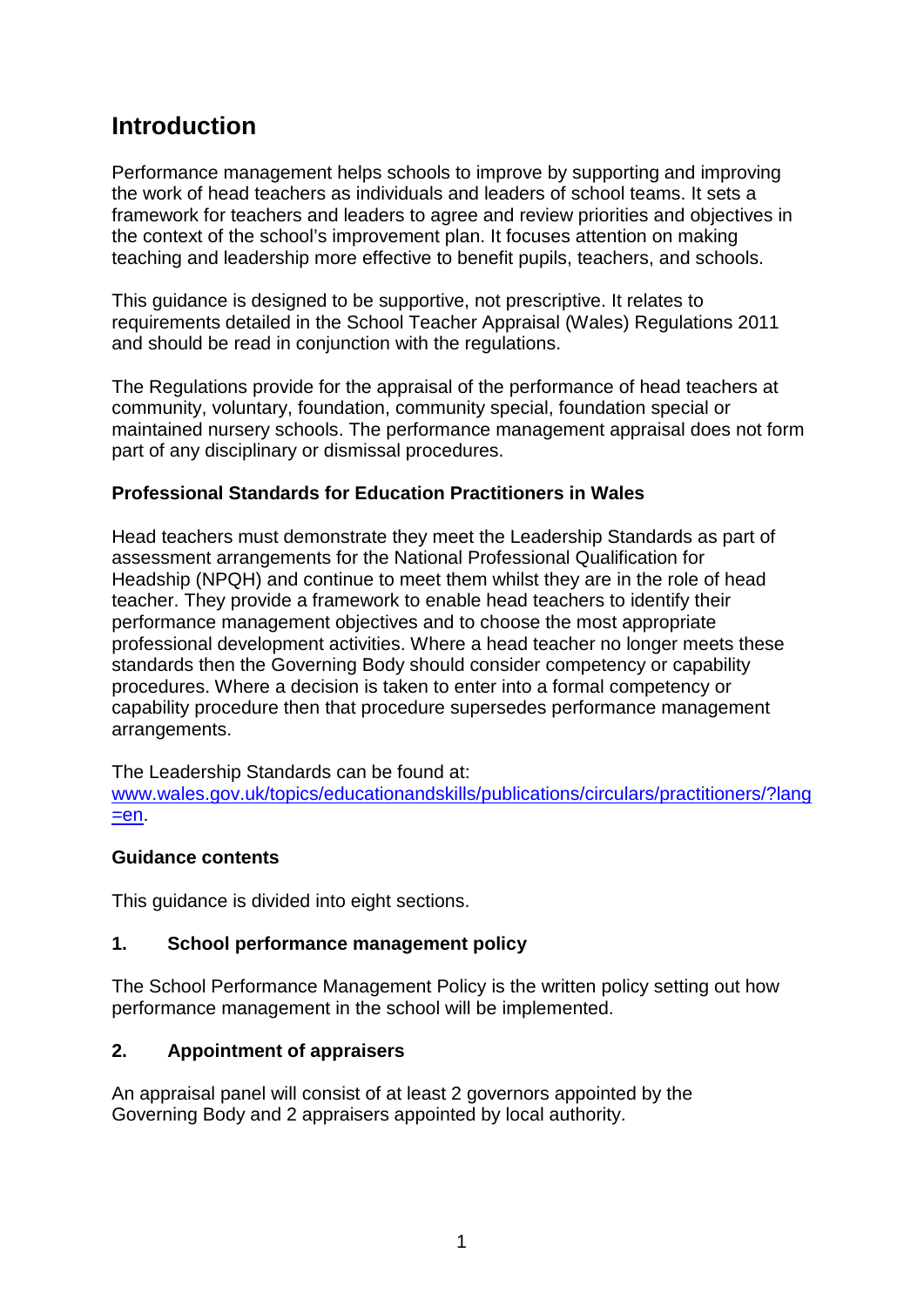#### **3. The appraisal cycle**

The Governing Body will determine the timing of the appraisal cycle for the head teacher at the school.

#### **4. Initial planning, setting of objectives and monitoring procedures**

Performance Management is a continuing process that takes place over a year. It is a continuous cycle involving three stages of planning, monitoring performance and reviewing performance.

#### **5. The appraisal review and the appraisal statement**

The annual performance review is a formal opportunity for the head teacher and the appraisal panel to recognise achievements and to discuss areas for improvement, support and professional development.

#### **6. Appeals**

Where issues cannot be resolved with the appraisal panel, the head teacher has the opportunity to appeal against the appraisal statement.

#### **7. Provision/retention/use of appraisal statements**

The requirements of disclosure, retention and use of appraisal statements.

#### **8. Other related issues**

Managing weak performance; and pay and performance.

#### **Notes**

Reference to Head Teacher includes an Acting Head Teacher.

Where a head teacher is employed at two or more schools, performance at each school must be appraised. In such situations it is expected that governing bodies should co-operate over timing etc and, where possible, work together to minimise burdens.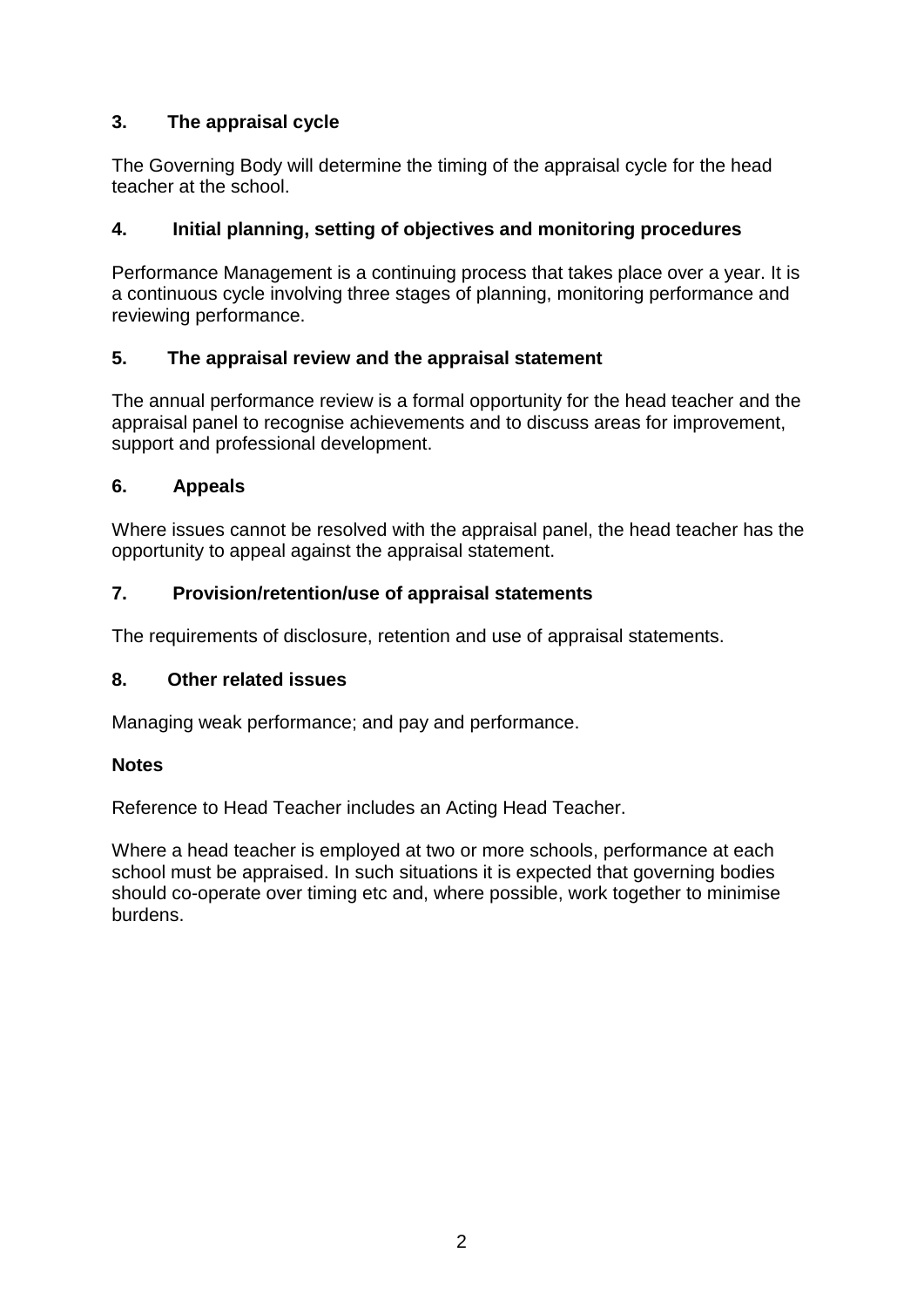### **School performance management policy**

The School Performance Management Policy is the written policy setting out how performance management in the school will be implemented as required by the School Teacher Appraisal (Wales) Regulations 2011. The governing body, the local authority and the head teacher must establish the School Performance Management Policy. In the event that agreement cannot be reached the local authority must determine the School Performance Management Policy.

The written policy must set out how performance management at the school is to be implemented. Before establishing the policy the governing body must ensure that all teachers at the school are consulted and that the role of the recognised teacher trade unions are fully respected in this process. The governing body will make a copy of the policy available for inspection at the school at any reasonable time by teachers employed at the school, any person involved in the inspection of the operation of the performance management system and any appraiser appointed in accordance with the Appraisal Regulations.

The policy should set a framework for all staff to agree and review priorities and objectives within the context of the school's development plan and their own professional development needs. It will assist in the aim to develop all staff, and to help, where appropriate, to raise standards of achievement for pupils.

The School Performance Management Policy should be reviewed and, if necessary, amended following consultation every school year.

At least once during each school year the head teacher must make a written report to the governing body about the operation of the School Performance Management Policy under these Regulations, the effectiveness of the school's appraisal procedures, and the training and development needs of the teachers and the head teacher.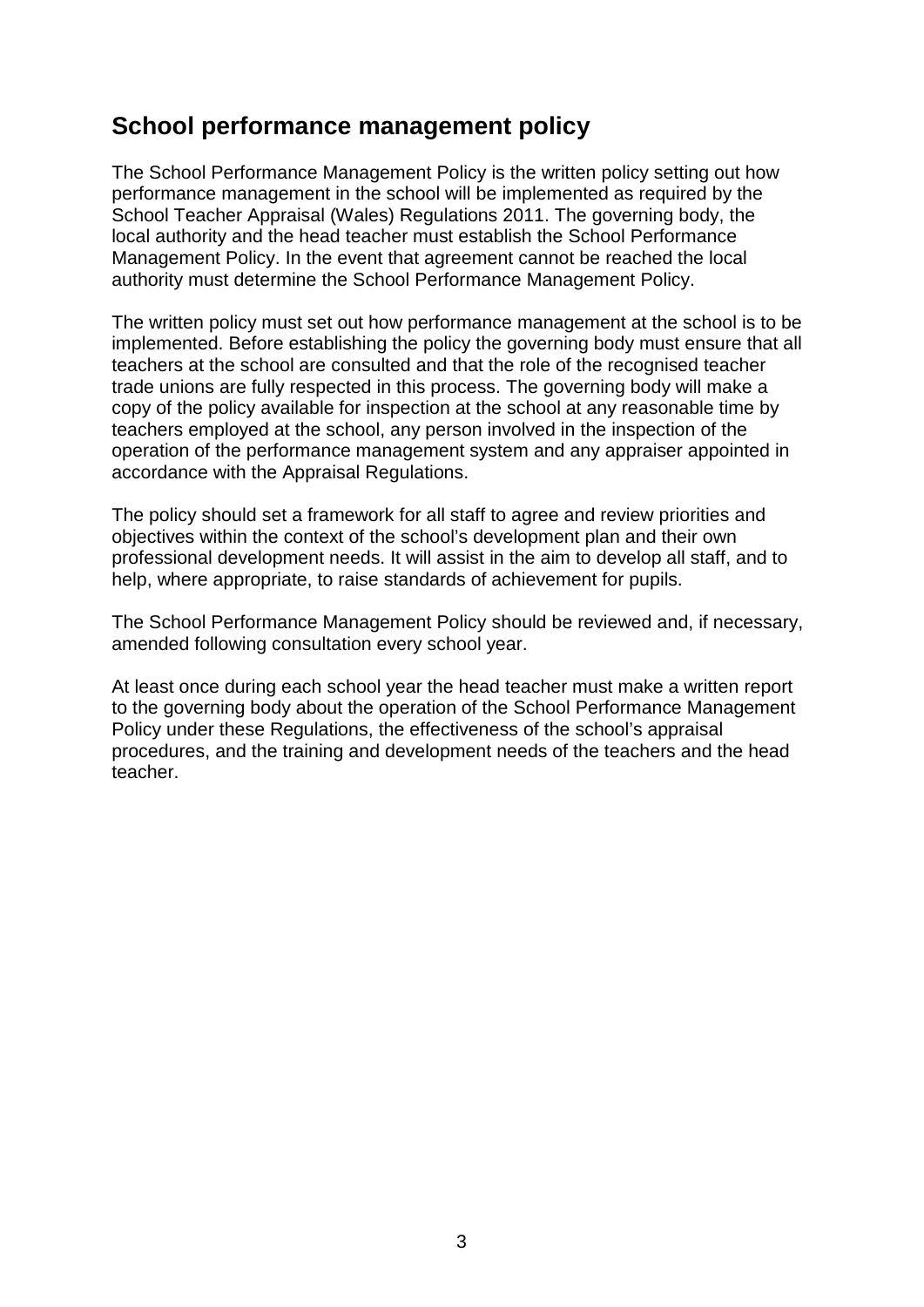# **Appointment of appraiser**

Appraisal of a head teacher will be carried out by a panel consisting of:

- at least two governors, appointed by the governing body;
- one or two appraisers appointed by the local authority; and
- additionally, where the appraisal is of a head teacher of a school which has a religious character, the Diocesan Authority may appoint an appraiser.

It is very important that the governing body selects the governors who are best equipped to help carry out the appraisal of the head teacher and, where necessary, have the ability to provide suitable support throughout the annual cycle. This must include at least one appraiser who is a foundation governor of the school if it is a school which has a religious character or a voluntary aided school which does not have a religious character. Also, no governor may be appointed as an appraiser of the head teacher if they are a teacher or other member of staff at the school.

The governing body should consider the attributes of a good appraiser and which governors are best able to meet these. Attributes the governing body may consider include:

- good communication skills;
- good interpersonal skills;
- good skills in information seeking and data analysis including the ability to understand, interpret and analyse key performance indicators relating to school performance;
- good working relationship with the head, including his/her trust and respect;
- good understanding of the head teacher's job;
- sufficient time to carry out their role as appraiser and to do justice to the process;
- familiarity with the school's training plan and related budget; and
- familiarity with performance management procedures.

With regard to the number of governors appointed as appraisers the governing body need to give consideration to the possible need for replacement appraisers as well as the potential requirement of suitable governors for an appeal panel and associated processes. As such the expectation is that there would not be more than 4 appointed as appraisers.

The governing body may at any time appoint a new appraiser in place of any existing governor. The head teacher should be notified in writing of the reason why such a change is necessary and this note should be attached to the Appraisal Statement.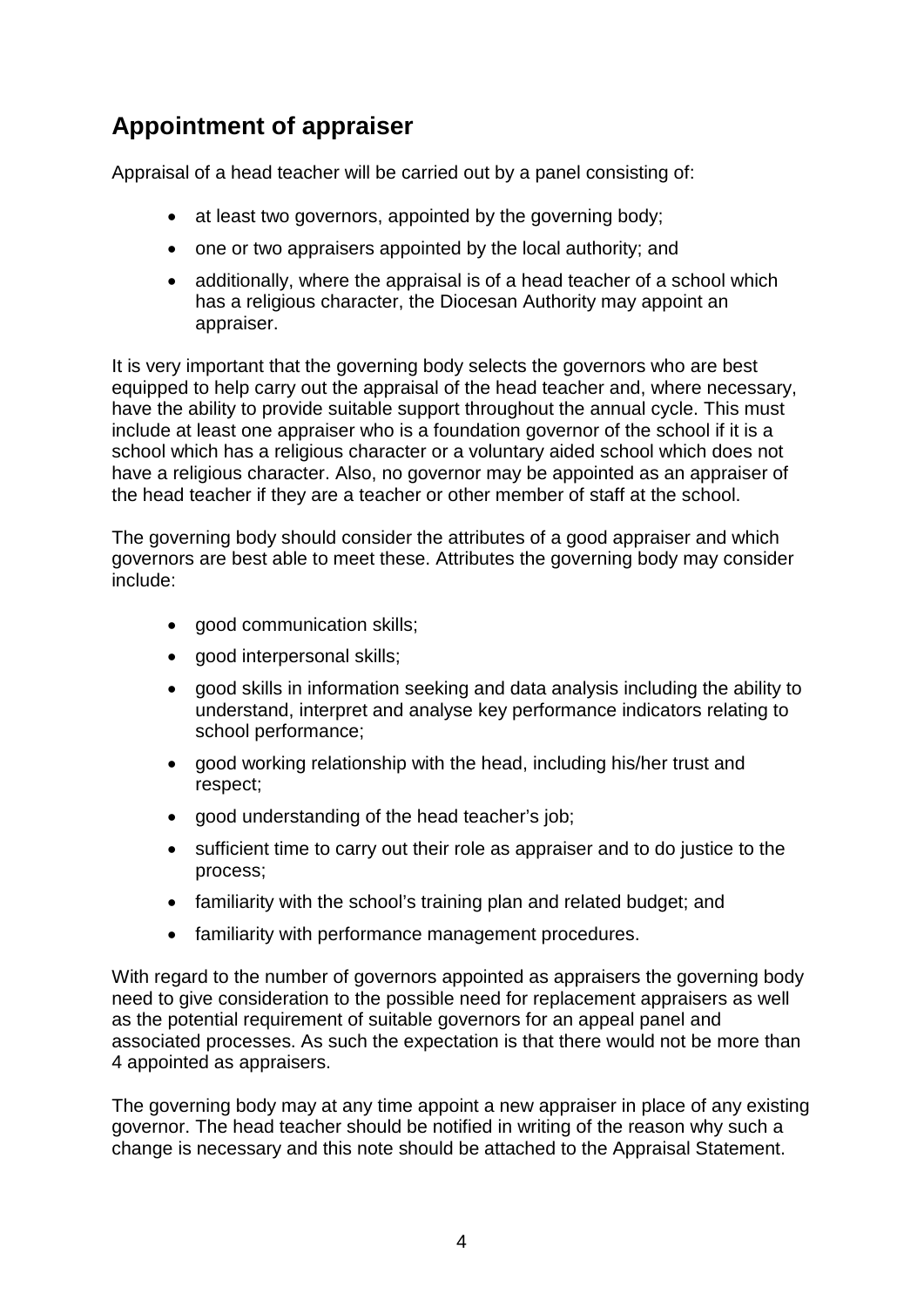The governing body may make a request at any time to the local authority for the appointment of a new appraiser in place of an existing appraiser appointed by the local authority but such appointment shall be at the local authority's discretion and any refusal shall be accompanied by a written explanation of the reasons for the refusal.

The local authority will normally appoint 2 appraisers to the panel. When nominating representatives to act as appraisers the local authority should also consider the attributes of a good appraiser. In addition to those listed above, the local authority representatives would also normally have knowledge of and/or familiarity with the school, the role of the head teacher and of relevant local authority priorities.

The head teacher should be consulted on who will be appointed as their appraisers.

Finally, where the time a head teacher spends teaching amounts to a significant proportion of a head teacher's role then specific consideration should be given to the inclusion of an appraiser with Qualified Teacher Status (QTS).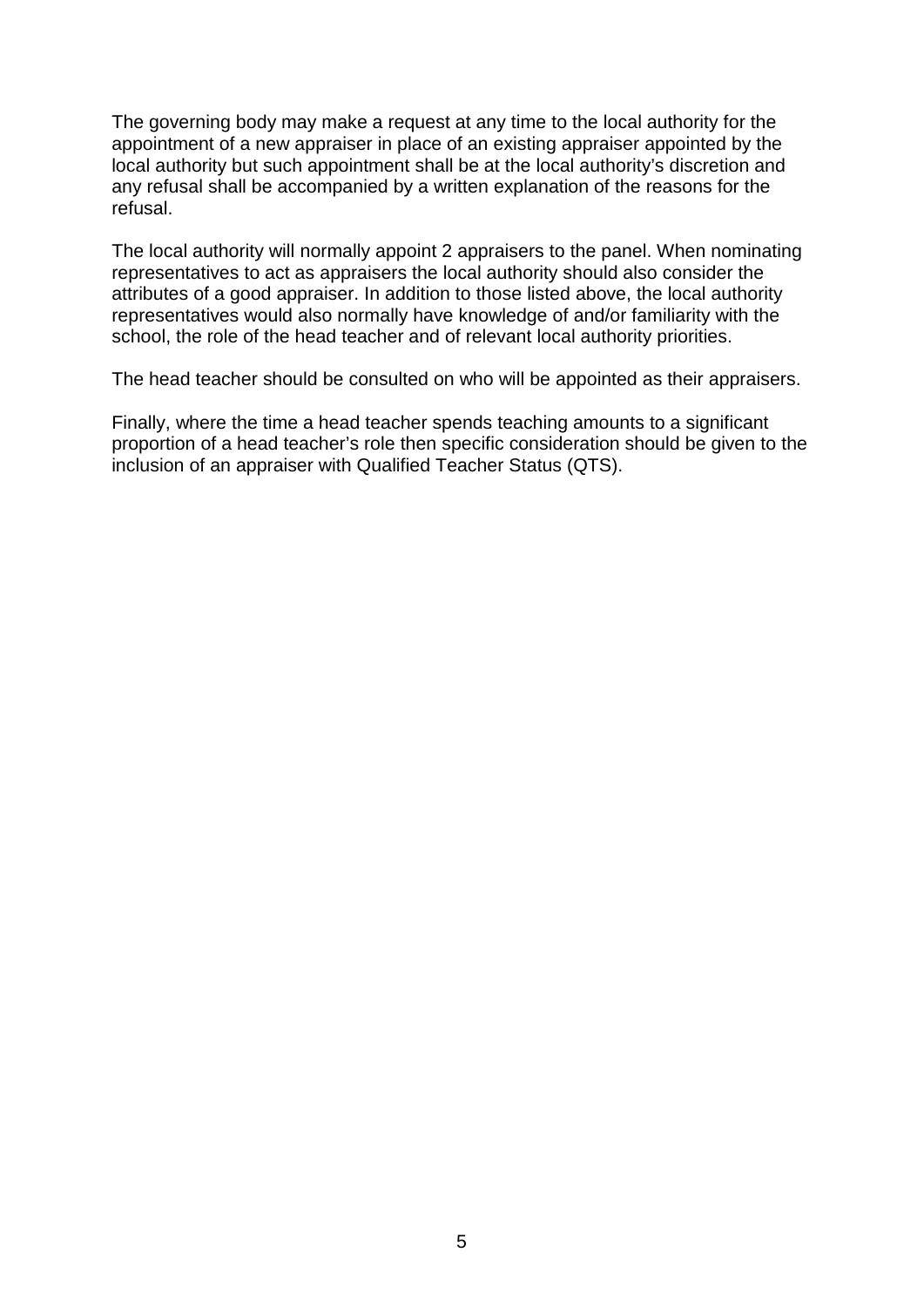# **The appraisal cycle**

The governing body must determine the timing of the appraisal cycle for the head teacher of the school. The length of an appraisal cycle will normally be one year and will begin after 1 September and before 31 December unless the local authority and the governing body agree otherwise.

The governing body must take all reasonable steps to ensure that the first appraisal cycle for a head teacher of the school in post on the date on which the Regulations come into force begins no later than 31 December 2012.

In the case of the first appraisal cycle under the Regulations of a head teacher in post on the date on which the Regulations come into force, the governing body may determine that the length of that appraisal cycle is a period other than one year provided that it begins no earlier than 1 January 2012 and ends no later than 31 December 2012. Similarly, following the appointment of a new head teacher the governing body may determine that the length of the head teacher's first appraisal cycle in the new post will be a period of less than one year. Due consideration should be given to the process where a shorter period is undertaken.

Once begun, appraisal cycles for every head teacher are continuous. The appointment of a new appraiser does not cause a head teacher's appraisal cycle to begin again.

The governing body should ensure that timings link with the school's planning cycle including the Self Evaluation Report, the School Improvement Plan, the school's banding (where applicable), the availability of performance data and may also take account of the annual pay cycle.

The Cycle should also take account of the availability of the head teacher's written report to the Governing Body about the operation of the School Performance Management policy.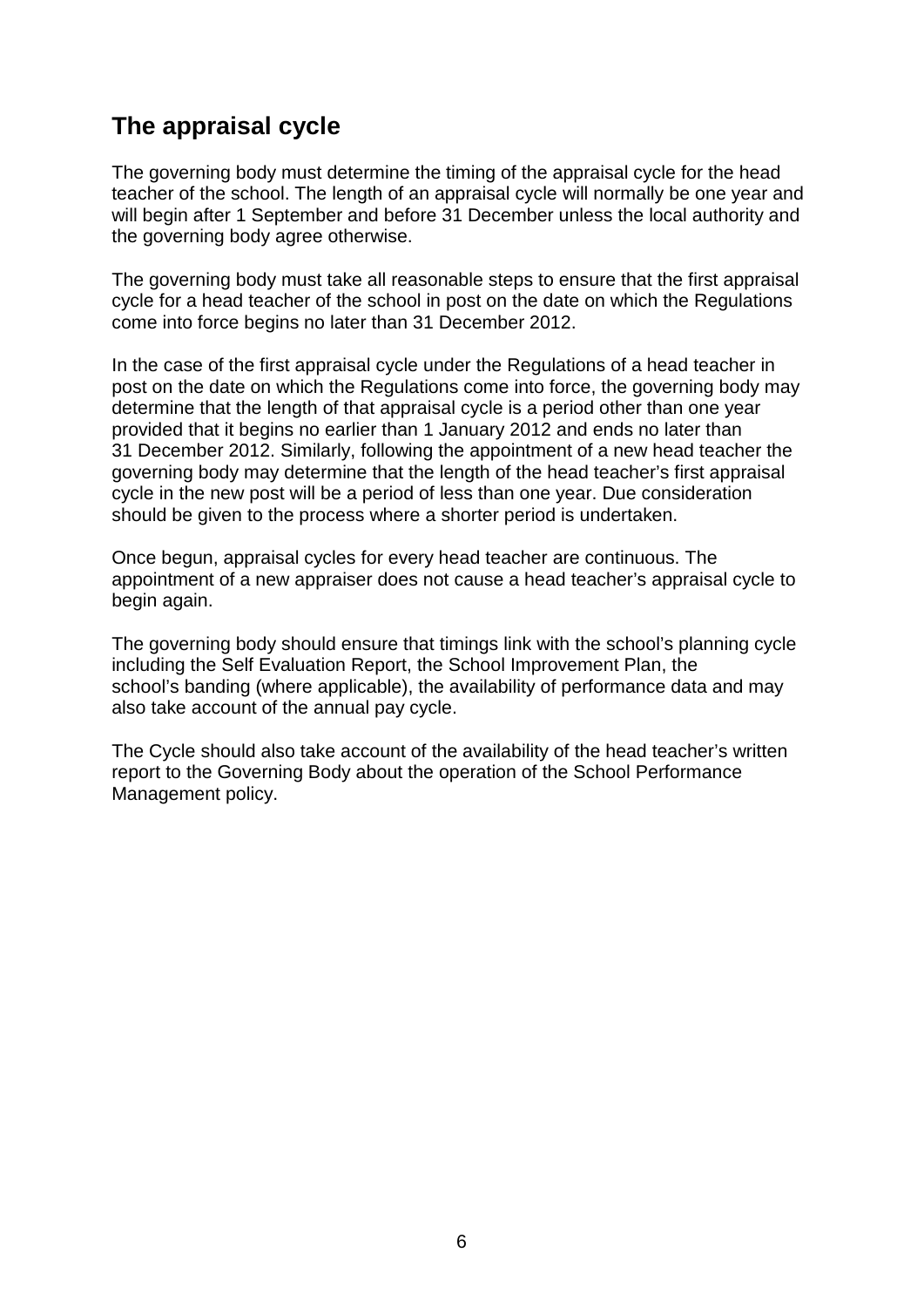# **Initial planning, setting of objectives and monitoring procedures**

Performance management involves both the appraisers and the head teacher working together on ensuring that objectives are discussed and agreed; on the head teacher receiving regular and objective feedback from the panel; on the panel ensuring, where necessary, that the head teacher has access to provision of adequate coaching, training and development; and on a formal annual performance review.

Best practice in performance management is characterised by:

- a commitment to the attainment and welfare of pupils;
- an appreciation of the crucial role that head teachers play:
- commitment to the performance and welfare of staff;
- an atmosphere of trust between the head teacher and their appraisers, which allows for rigorous evaluation of strengths and identification of areas for development;
- encouragement to share good practice;
- the integration of performance management into the overall approach to leading and managing the school.

#### **The process of performance management**

#### **The performance management cycle**

Performance management is a continuing process that takes place over a year. It is a continuous cycle involving three stages of planning, monitoring performance and reviewing performance. Best practice in performance management is characterised by a collaborative approach where the appraisers and head teacher take joint responsibility for the effective implementation of the process.



#### **Reviewing**

- self-reflection
- review meeting
- appraisal statement



*Appraisers and Head Teacher*

#### **Monitoring**

- informal in-year reviews
- teaching observation (where appropriate)
- other agreed sources of evidence appropriate to the head teacher's role

#### **Planning**

- self analysis
- strategic analysis
- setting objectives
- agreeing CPD

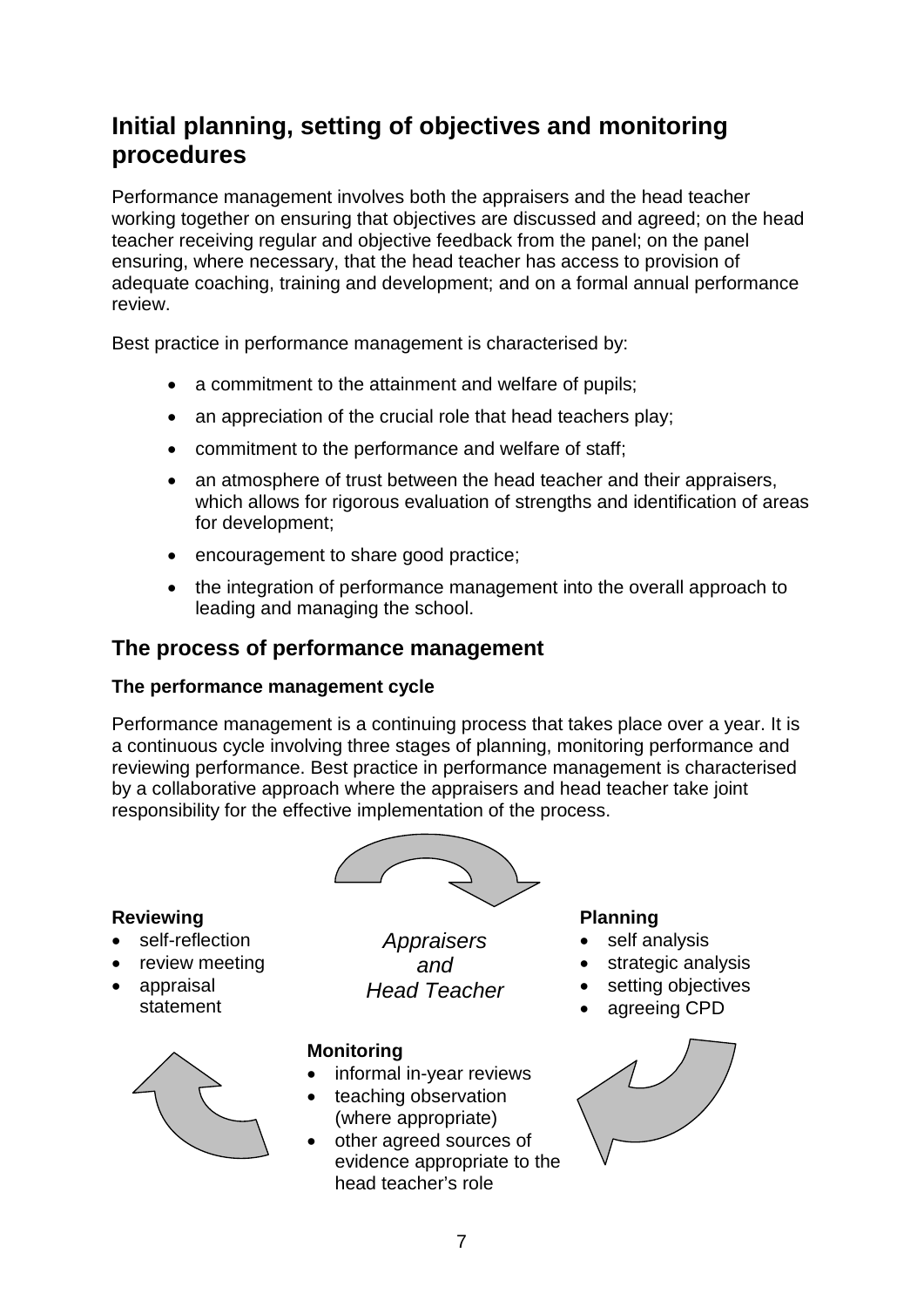#### **Planning**

Prior to the planning meeting the head teacher should:

- consider the use of self-analysis and reflection to prepare for the discussion with the appraisers where specific objectives have been agreed;
- focus on both personal needs and on what will be needed to ensure that pupils make good progress;
- understand the school's priorities outlined in the school improvement plan; and
- consider the need for evidence and the requirement to keep an up to date practice review and development record.

Prior to the planning meeting appraisers should:

- be familiar with statutory performance management procedures;
- be familiar with the school performance management policy;
- be familiar with the head teacher's job description;
- reflect on the school improvement plan and any relevant pupil performance information and consider the priorities that are relevant to the teacher's work; and
- be aware of the school's CPD system.

#### **Preparing objectives**

Before or at the start of the appraisal cycle, all the appraisers and the head teacher must meet to plan and prepare for the appraisal and to seek to agree the head teacher's objectives. The meeting will normally be combined with the annual appraisal review meeting (see page 13). It is important that adequate time should be allocated to the meeting to fully cover all aspects of the appraisal while taking the head teacher's other priorities into account.

It is recommended that this meeting should be combined with any meeting with the local authority to discuss the school improvement plan and issues relating to the school banding. This discussion will include matters such as self-reflection, school improvement planning, evaluating provision, identifying underperformance, evaluating the quality of teaching and learning, promoting professional learning communities (PLCs), supporting action research into effective practice, facilitating networks of professional practice, curriculum planning, assessment for learning, development of skills, removing barriers to learning, development and welfare of staff and developing robust performance management systems. Much, if not all, of this discussion will be relevant to the preparation of the head teacher's objectives.

As this may encompass a wide and varied discussion, in some cases it may be necessary to hold more than one meeting. For example, a pre-meeting by all the members of the appraisal panel may help develop a consistent approach.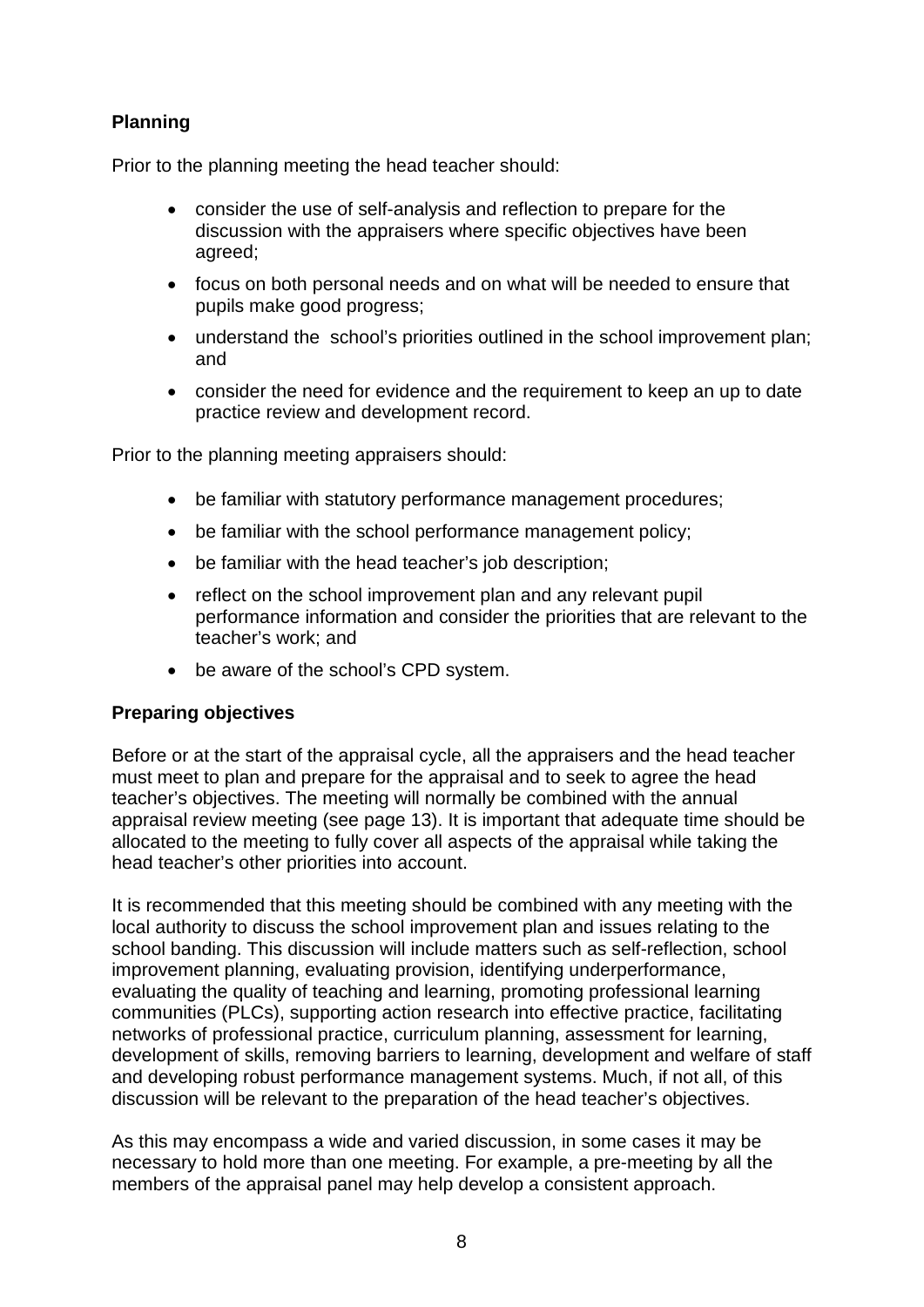All relevant data should be shared with all parties prior to the meeting.

Evidence will include the school's banding (where applicable) and relevant support identified to enable priorities for improvement to happen. Alongside this, consideration of a range of other performance data will give Governors and the local authority the opportunity to ensure that CPD, INSET, and PLCs can be focussed on national priorities of literacy, numeracy, and breaking the link between poverty and attainment as well as school improvement priorities identified through analysis of the school's data.

#### **Setting objectives**

There can be no hard and fast rules on the number of objectives that may be set but experience suggests that about 3 would normally be sufficient.

Setting objectives does not mean itemising every activity or task but picking out key expectations and developmental priorities.

In order that evidence-based judgements can be made, it is recommended that objectives are:

- clear;
- concise;
- measurable;
- challenging; and
- relevant.

The head teacher's objectives should, if they are achieved, contribute to improving the progress of pupils at the school; and must take account of relevant evidence including the School Performance Information.

Taken as a whole the objectives must relate to:

- school leadership and management;
- the head teacher's job description;
- any relevant pay progression criteria;
- any relevant whole-school or team objectives specified in the School Improvement Plan;
- the professional standards for head teachers as specified by the Welsh Ministers; and
- any national priorities for school improvement set by the Welsh Ministers.

They may also take into account the head teacher's professional aspirations.

In this context the professional standards should be looked at as a whole to provide a backdrop to discussions to help head teachers identify areas of strength and areas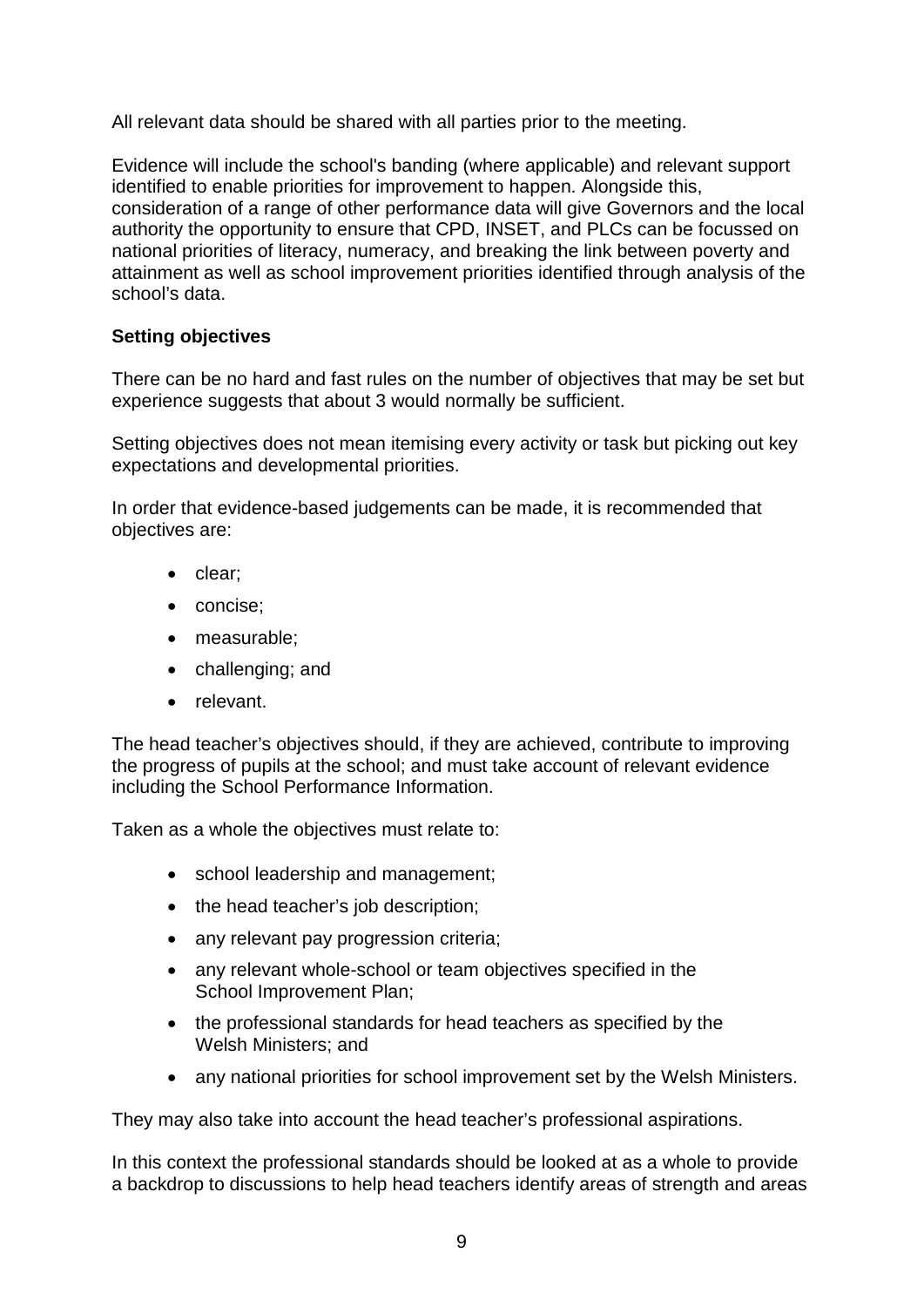for further development taking into account the stage the head teacher is at in their career.

The appraisers will record the objectives, and where appropriate, it may be helpful to list them in priority order. These should be discussed and jointly agreed with the head teacher if possible. In most instances there will be agreement on the objectives, however, if they are not agreed then the appraisers must set out in writing such objectives as the appraisers consider appropriate. The head teacher will be allowed to add comments in writing.

In line with regulatory requirements elsewhere, appraisers should ensure that in setting objectives regard should be taken of what can reasonably be expected of the head teacher in being able to achieve a satisfactory balance between the time required to discharge professional duties and the time required to pursue personal interests outside work.

#### **Teaching**

Appraisers should give consideration to any time a head teacher spends teaching. Where this amounts to a significant proportion of a head teacher's role then specific reference should be included within their objectives. Monitoring procedures etc, for this objective will mirror those for teachers including teaching observation carried out by a person holding Qualified Teacher Status (QTS).

#### **Professional development**

Professional development is a key element of the performance management process and in supporting the head teacher in enhancing their knowledge and skills. Wherever possible, professional development should be undertaken on regular basis and be consistent with the school's CPD system. Professional development opportunities are needed to support agreed objectives, to develop strengths and address areas for development or professional growth. When the objectives are set, the appraisers and the head teacher should seek to agree on the support that will be required for the head teacher to meet the objectives. If agreement cannot be reached the local authority will determine the support that is required. Where possible, consideration should be given to opportunities to share good practice widely, including beyond the school.

The individual plan and the appraisal statement are personal and confidential documents and should be kept in a secure place. The provisions of the Data Protection Act 1998 must be followed at all times by those who have access to the documents.

#### **Revising objectives**

In exceptional circumstances, a head teacher's objectives may be revised by the appraisal panel at any time during the appraisal cycle. As with the setting of objectives at the start of the appraisal cycle, in most cases any revisions will be jointly agreed by the appraisers and the head teacher. However, if they are not agreed then the appraisers must set out in writing such revised objectives as the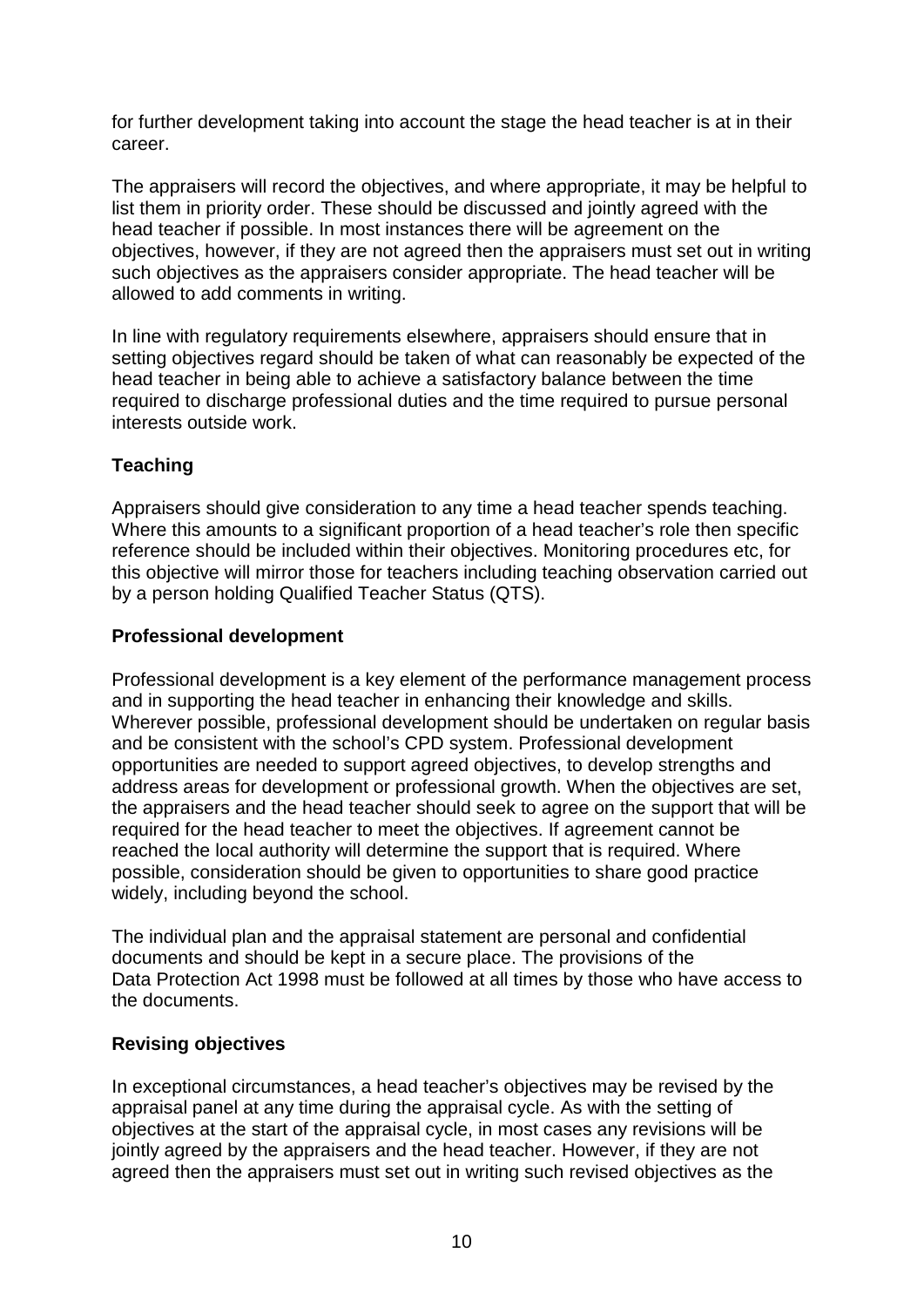appraisers consider appropriate. The head teacher will be allowed to add comments in writing. Following any revision then the statement of objectives must be amended to show the revised objective, the date of the revision and the reason for the revision.

#### **Monitoring procedures**

At the planning meeting, in addition to objectives being set, the head teacher will discuss and agree procedures with the appraisers for monitoring performance against the objectives. They will also discuss any supportive action needed and the requirement to keep an up to date practice review and development record.

Monitoring procedures should include a variety of methods including information from: the head teacher's practice review and development record; the school improvement plan; school performance information; and any other relevant data, all of which should have been prepared for other purposes. It is important that sufficient appropriate evidence is gathered to ensure secure judgements are made.

If procedures cannot be jointly agreed, the appraisers will have the final decision and will set and record in writing the procedures to be used. The head teacher should be allowed to add comments in writing.

The head teacher and the appraisers will keep progress under review throughout the year to ensure that there is an active and collaborative review of progress. Informal in-year discussions are a means of keeping progress under review and of ensuring that head teachers are supported in their professional development. These performance review discussions can focus on the individual plan and any supportive action needed and also help keep the practice review and development record up-to-date. They can also allow objectives to be adjusted in the light of changing circumstances and/or the availability of more up to date data. However, the appraisers must obtain the consent of the head teacher before seeking to obtain information, written or oral, relevant to the head teacher's performance from other people not included within the procedures recorded at the planning meeting.

#### **Teaching observation**

Where a head teacher's objectives include reference to teaching, then monitoring procedures, etc., for this objective will mirror those for teachers - including teaching observation carried out by a person holding Qualified Teacher Status (QTS).

#### **Practice review and development record**

Throughout the course of the appraisal cycle the head teacher must keep an up-to-date record of:

- the head teacher's own assessment of performance against the objectives recorded in the statement of objectives;
- particulars of any professional development activities undertaken or other support provided and how this is contributing to achievement of the objectives; and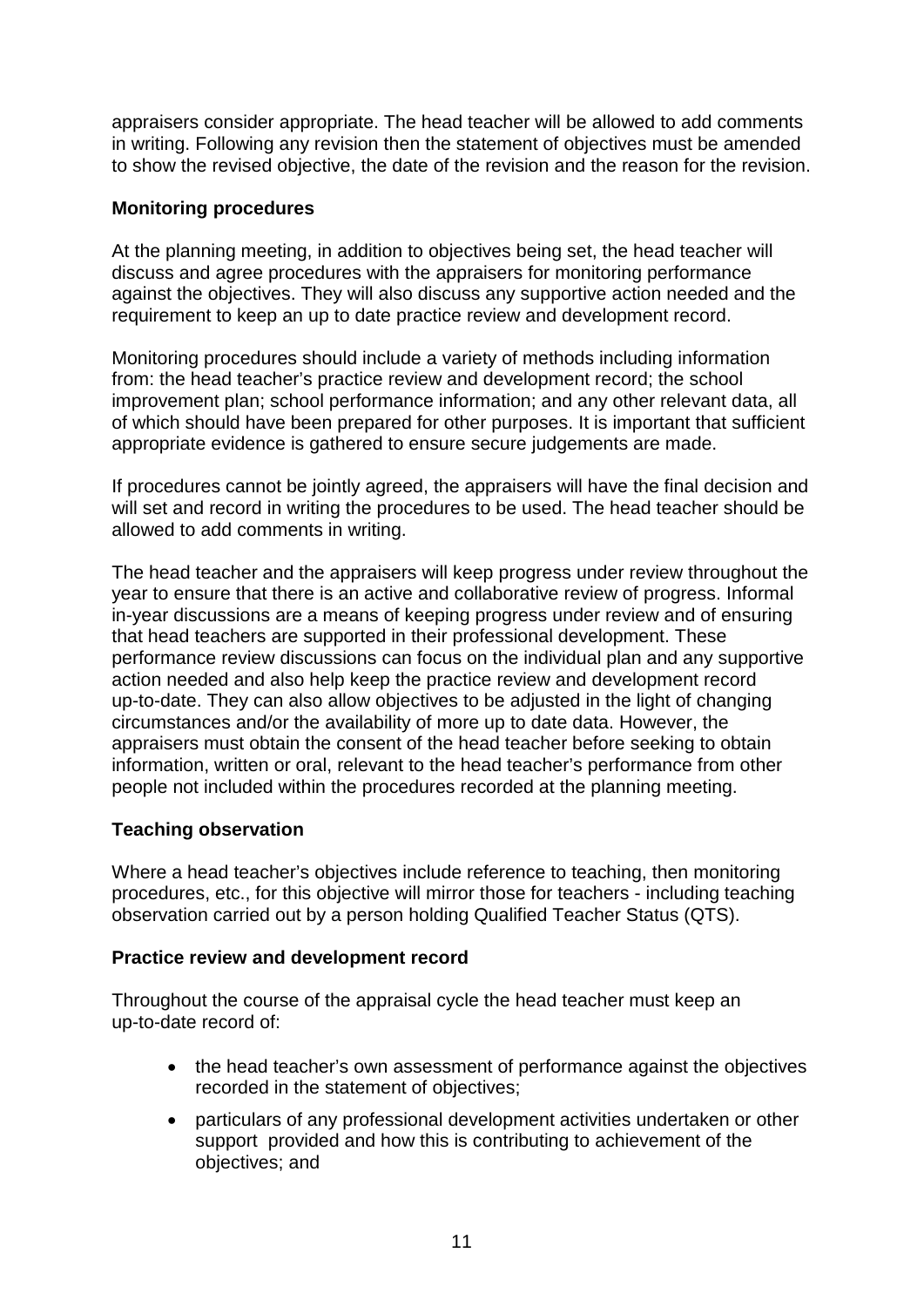• particulars of any factors which the head teacher considers are affecting performance against the recorded objectives.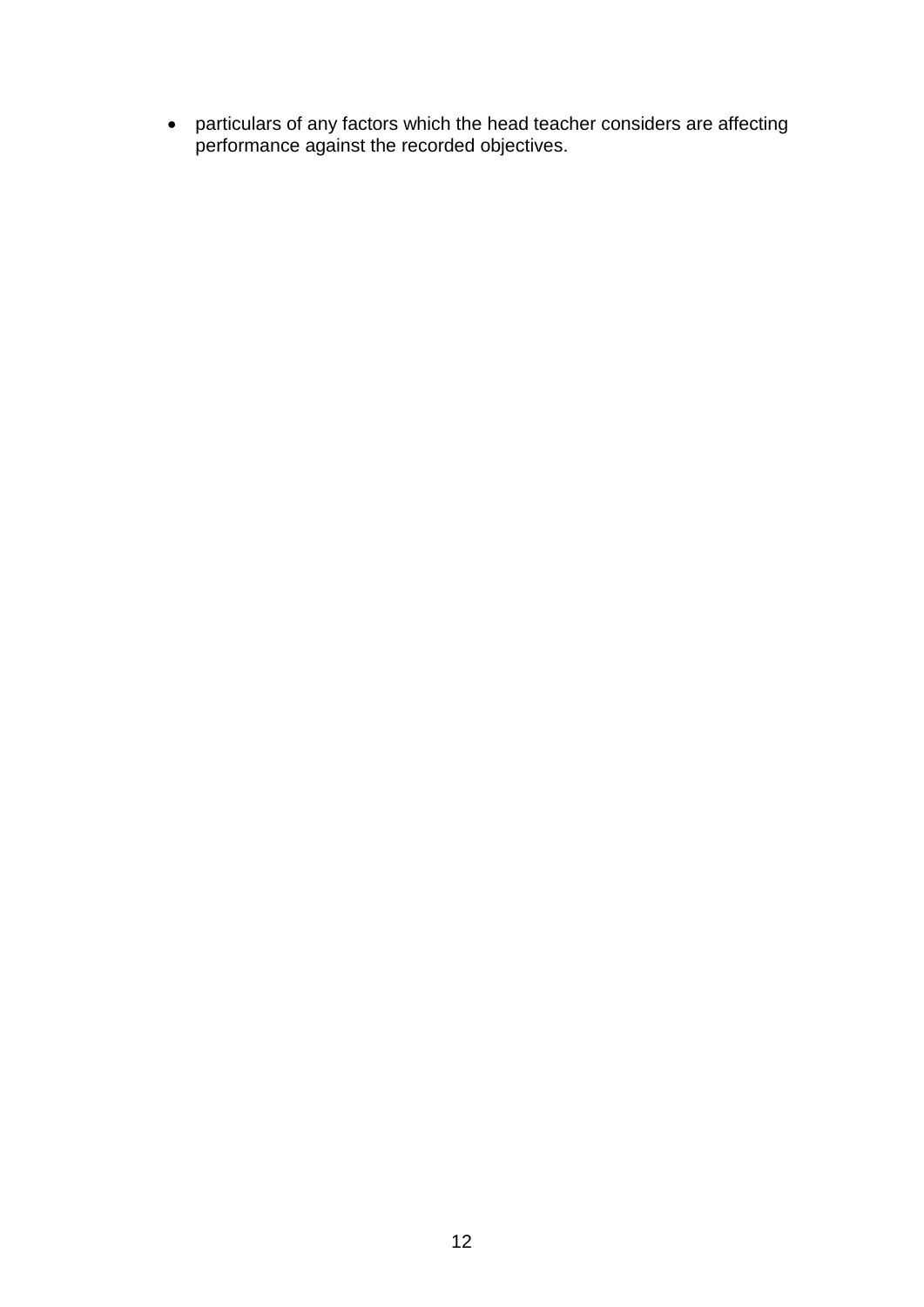# **The appraisal review and the appraisal statement**

The annual performance review is a formal opportunity for the head teacher and appraisers to recognise achievements and, if necessary, to discuss areas for improvement and professional development. It can be combined with agreeing objectives for the following performance management cycle and any wider discussions held regarding the school improvement plan, any relevant school performance and banding information.

It is important that adequate time should be allocated to the meeting to fully cover all aspects of the appraisal while taking the head teacher's other priorities into account.

#### **Self-reflection**

Prior to the review meeting, the headteacher may wish to consider, through the exercise of professional judgement, the areas for discussion in relation to the current cycle and in preparation for the next cycle.

A performance review will be more valuable and effective if the head teacher has reflected in advance on the work of the year, on the strengths and achievements and on areas for development.

The head teacher should consider performance against:

- the head teacher's own assessment of her or his performance against the objectives set at the start of the cycle;
- evidence of performance 'in the round' at the end of the review cycle;
- the benefits of any professional development undertaken and particulars of any professional development opportunities which the head teacher considers would be beneficial;
- any in-year reviews that have taken place;
- any factors which affected performance against the set objectives; and
- possible objectives for the next cycle.

#### **The performance review**

At or near the end of the appraisal cycle the appraisers and the head teacher must hold an appraisal review, with the object of:

- assessing the extent to which the head teacher has met the objectives recorded in the statement of objectives taking into account the head teacher's practice review and development record and any relevant evidence gathered through the monitoring process
- determining whether there has been successful overall performance in confirming that the head teacher continues to meet the professional standards for head teachers as specified by the Welsh Ministers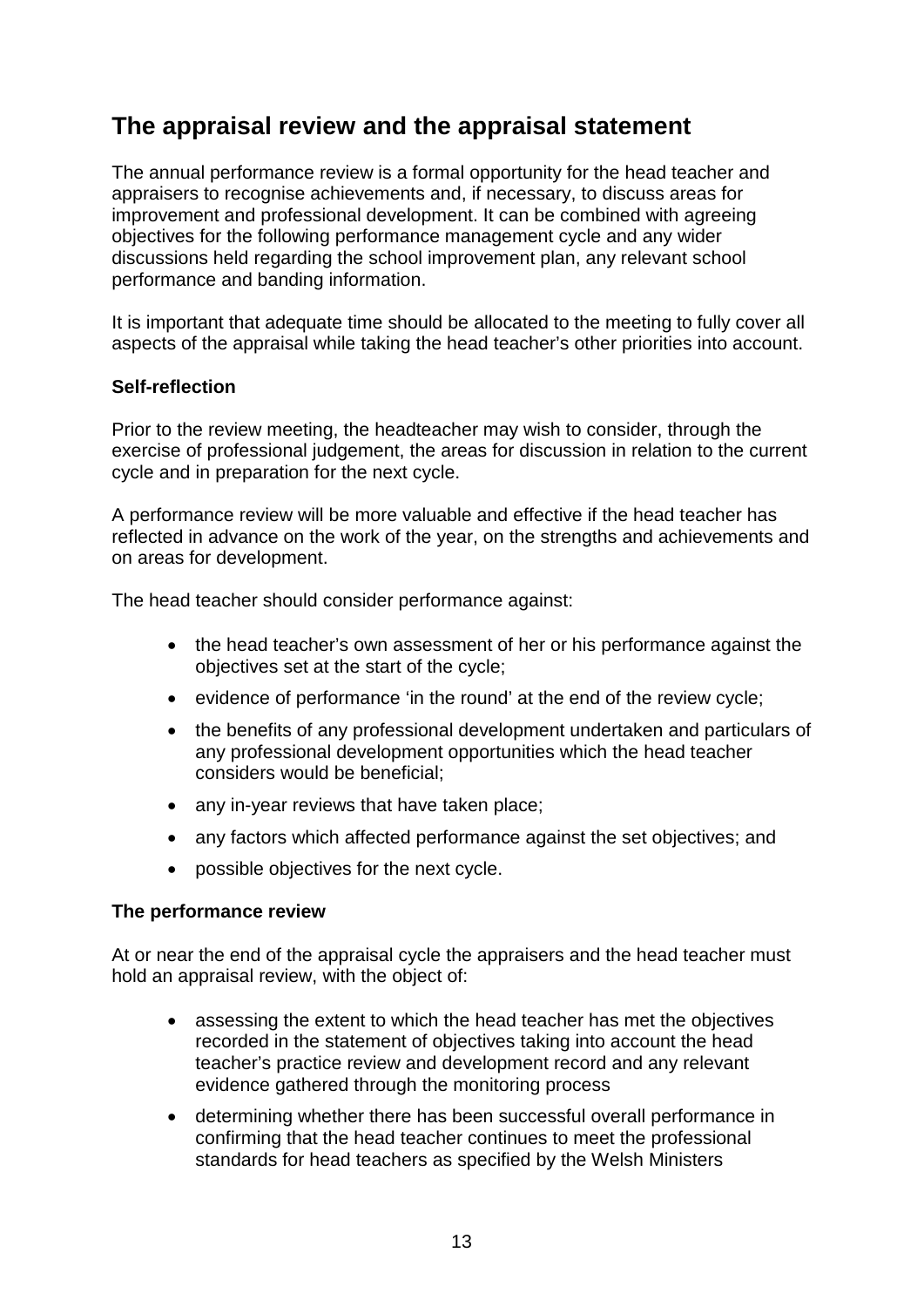• identifying the need for additional support, training or development and ways of meeting such needs, also taking into account the head teacher's practice review and development record.

The performance management review should involve consideration of a wide range of documents including:

- post Estyn Inspection Plan;
- school improvement plan;
- any relevant school performance information;
- where applicable, information used to determine the school's banding; and
- any other relevant materials including those arising from local authority reviews.

and should also involve consideration of:

- reviewing, discussing and confirming the head teacher's essential tasks, objectives and standards;
- recognising the head teacher's strengths and achievements and taking into account factors outside their control;
- confirming action agreed during informal in-year reviews;
- identifying areas for development and how these will be met;
- recognising professional development needs; and
- where combined with the planning meeting, agreeing clear objectives and completing an individual plan for the year ahead.

The date on which an appraisal review is to be held will be determined by the appraisers, but at least 10 school days notice (in writing) must be given to the head teacher of that date. The head teacher must, at least five school days before the appraisal review, submit to the appraisers the practice review and development record and this must be considered at the review.

Head teachers must meet the Leadership Standards as part of assessment arrangements for the National Professional Qualification for Headship (NPQH) and continue to meet them whilst they are in the role of head teacher. The framework the Leadership Standards provide should be used by the appraisers as a backdrop to help make a professional judgement about the overall effectiveness of the head teacher's performance in demonstrating that they continue to meet the standards. The appraisers should also take into account the stage the head teacher is at in their career.

Appraisers may find it helpful to highlight the main points raised during the review and discuss with the head teacher what will be included in the written appraisal statement.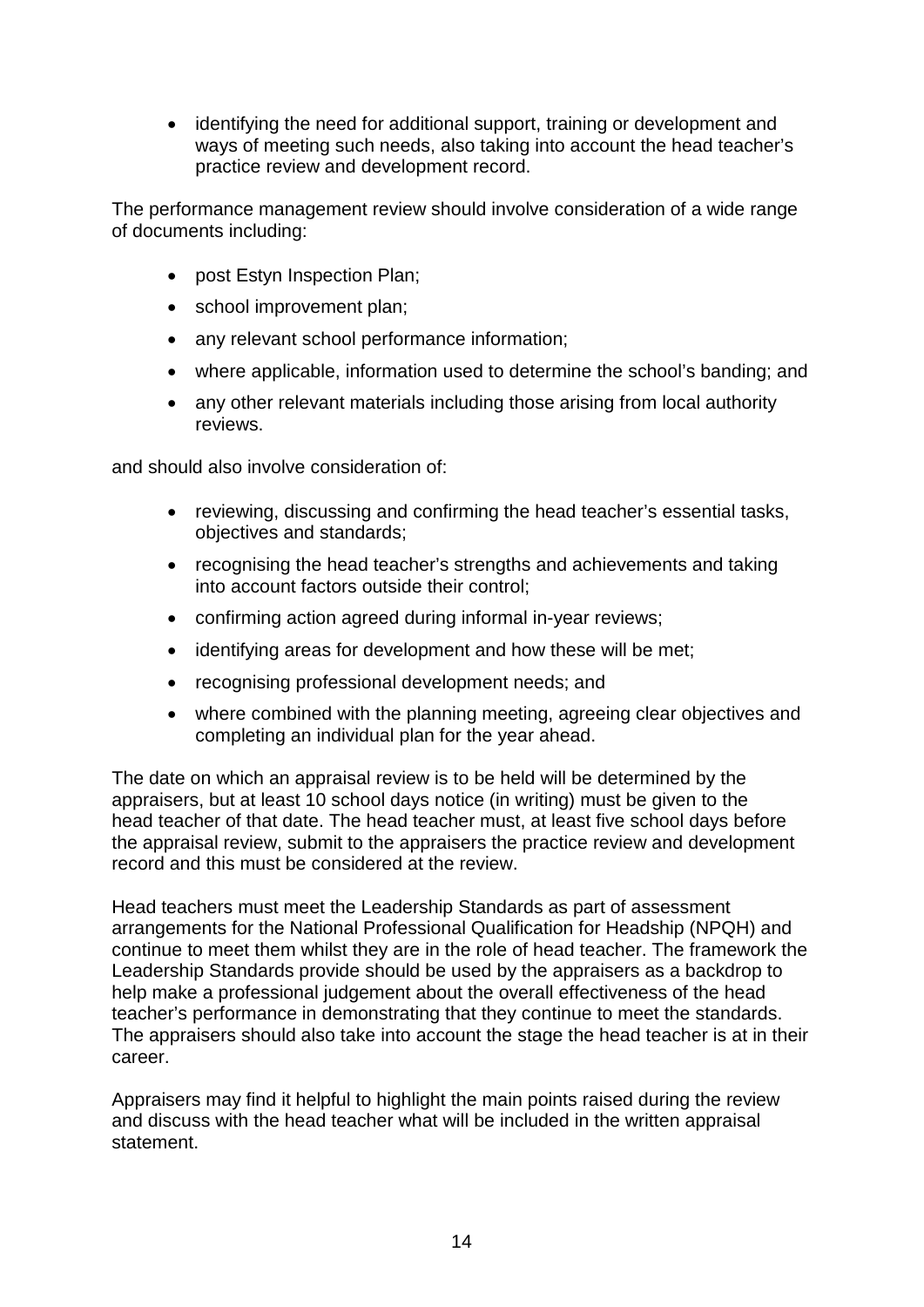#### **The appraisal statement**

Within 10 school days of each appraisal review, the appraisers must provide the head teacher with a written statement recording the main points made by the appraisers and the head teacher at the review and the conclusions reached.

There must be recorded in an annex to the statement (which will form part of the statement) the training and developmental needs and ways of meeting such needs identified at the review.

Experience suggests that appraisers should also seek to agree the wording of the final statement with the head teacher during this 10 day period.

The head teacher may, within 10 school days of receiving a copy of the final appraisal statement add to it comments in writing, and these comments will form part of the statement.

The individual plan and the appraisal statement are personal and confidential documents and should be kept in a secure place. The provisions of the Data Protection Act 1998 must be followed at all times by those who have access to the documents.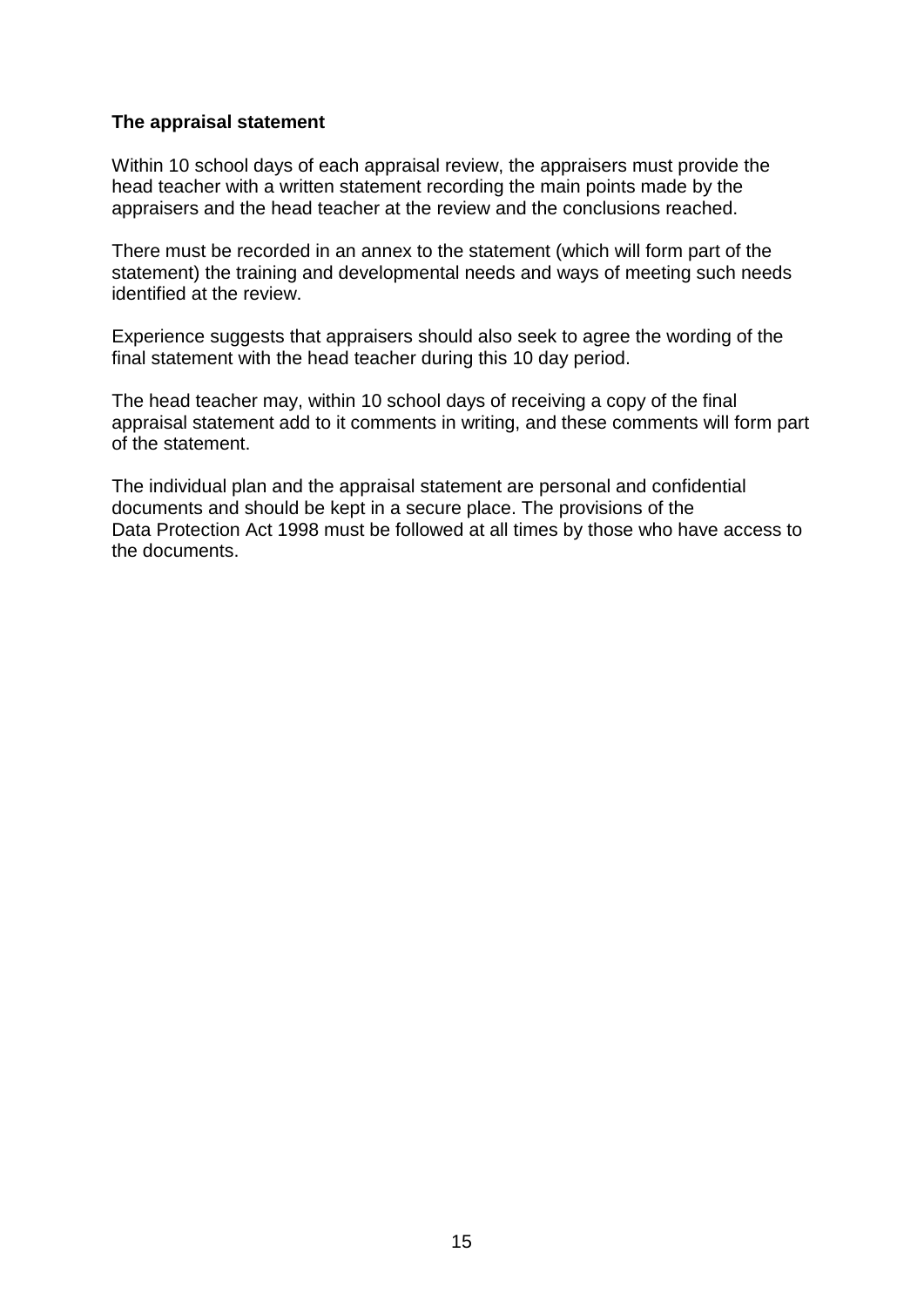# **Appeals**

Where issues cannot be resolved with the appraisal panel, the head teacher can record their dissatisfaction with the appraisal on the appraisal statement. However, the head teacher also has the opportunity to appeal against the appraisal statement if the head teacher is dissatisfied with aspects of the appraisal, and an appeals panel will be appointed to conduct a review of the appraisal.

An appeal against an appraisal statement must be made within 10 school days of receiving the statement and must be made in writing to the governing body.

An appeals panel will then be appointed to conduct an appeals review. The panel will have 4 members and will be appointed as follows:

- the chair of the governing body unless the chair of the governing body has participated in the appraisal which is the subject of the appeal, then the governing body will appoint a governor who has not participated in that appraisal
- one other governor unless the appeal relates to a head teacher of a school which has a religious character, then the Diocesan Authority may appoint one member
- two members appointed by the local authority.

No member of the appeals panel may:

- be a teacher or other staff member at the school; and
- have participated in the appraisal which is the subject of the appeal.

The governing body should provide the appeal panel with a copy of the appraisal statement and the statement of objectives within 5 school days of receiving the notice of appeal.

The appeal review will be carried out within 10 school days of the appeal panel receiving the appraisal statement.

In conducting an appeal review the appeals panel must take into account any representations made by the head teacher.

After due consideration, the appeals panel may:

- decide that the appraisal has been carried out satisfactorily (and may make observations);
- with the agreement of all the appraisers, amend the appraisal statement; and
- order that a new appraisal be carried out.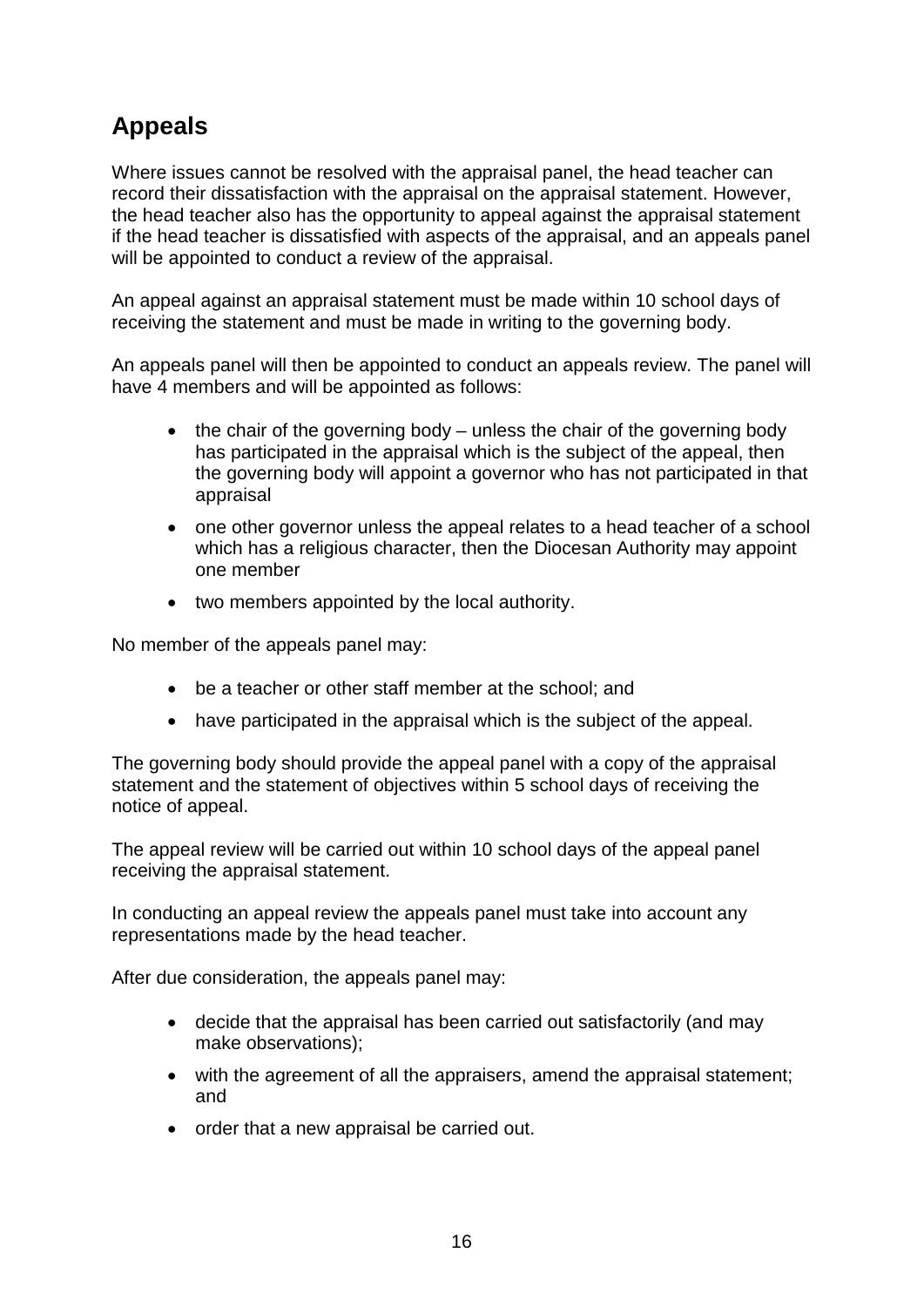Where a new appraisal is ordered all the appraisers must be replaced and the appeals panel must determine which appraisal procedures must be repeated.

All appraisal procedures determined to be repeated must be completed within 15 school days.

The appeals panel can not:

- determine that new objectives be agreed or set; and
- determine that the objectives agreed or set be revised.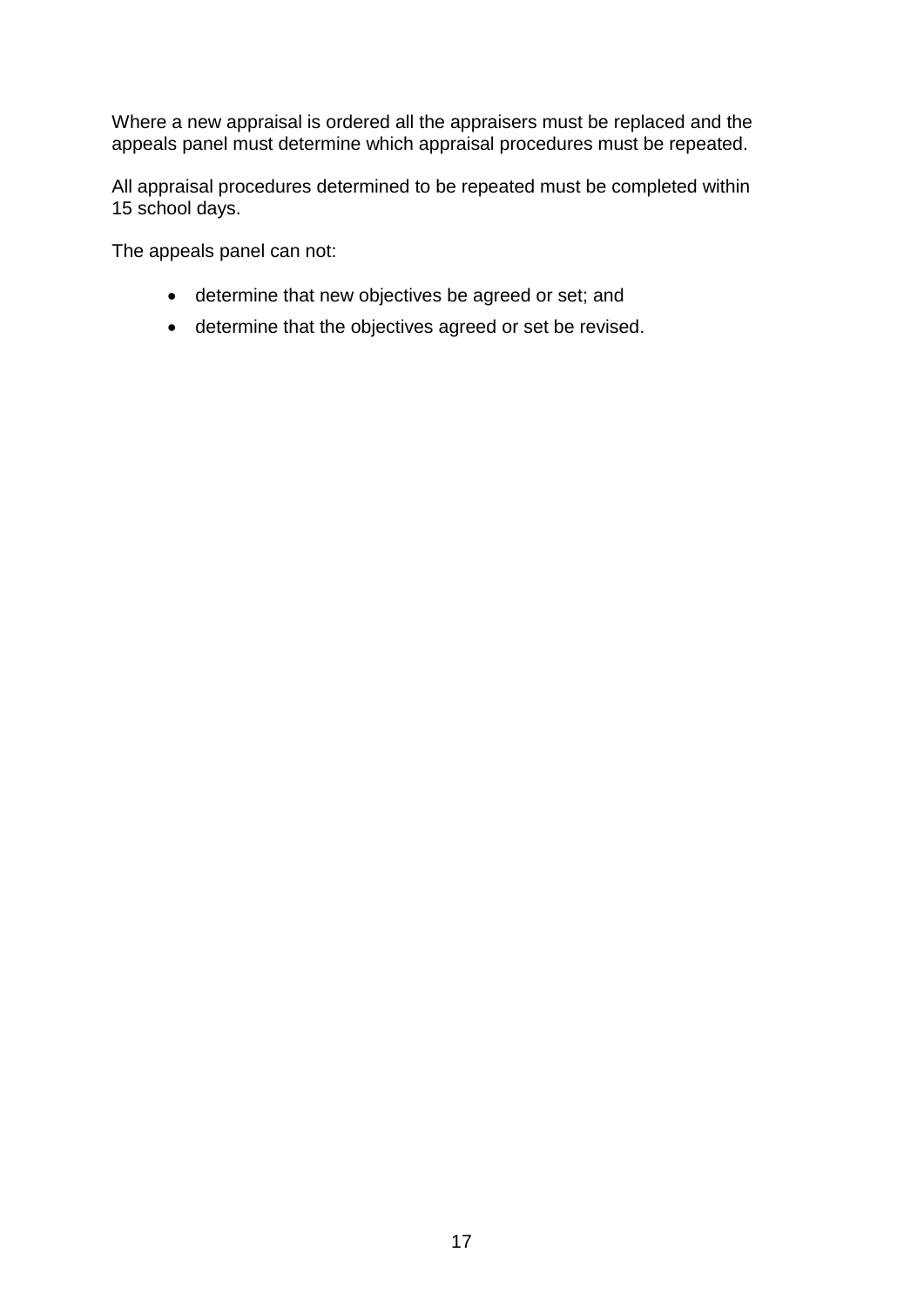# **Provision/retention/use of appraisal statements**

The appraisers must provide a copy of the appraisal statement to:

- the head teacher:
- the chair of the governing body; and
- the chief education officer.

And on request to:

- any governors responsible for advising about, or taking decisions in relation to, the promotion, discipline or dismissal of the head teacher or the use of any discretion in relation to pay;
- in the case of the head teacher of a school which does not have a delegated budget (within the meaning of Chapter IV of Part II of the School Standards and Framework Act 1998) any officer or adviser specifically designated by the Chief Education Officer to be responsible for advising about, or taking decisions in relation to, the use of any discretion in relation to pay.

The chair of the governing body must provide a copy of the appraisal statement upon request to:

- any officer or adviser specifically designated by the chief education officer to be responsible for advising about, or taking decisions in relation to, the performance of head teachers pursuant to regulation 6 of the Staffing of Maintained Schools (Wales) Regulations 2006;
- any appeals officer within five school days of the governing body receiving notice of an appeal.

The chair of the governing body must provide a copy of the head teacher's statement of objectives to Estyn on request.

Where a new appraiser is appointed otherwise than at the beginning of an appraisal cycle, the chair of the governing body must provide that person with a copy of any current statement of objectives.

The chair of the governing body must provide a copy of the annex to the appraisal statement to the person or persons responsible for planning the training and development at the school.

A head teacher must keep a copy of an appraisal statement until at least three years after the next appraisal statement has been finalised.

The governing body must keep a copy of the head teacher's appraisal statement until at least three years after the next appraisal statement has been finalised.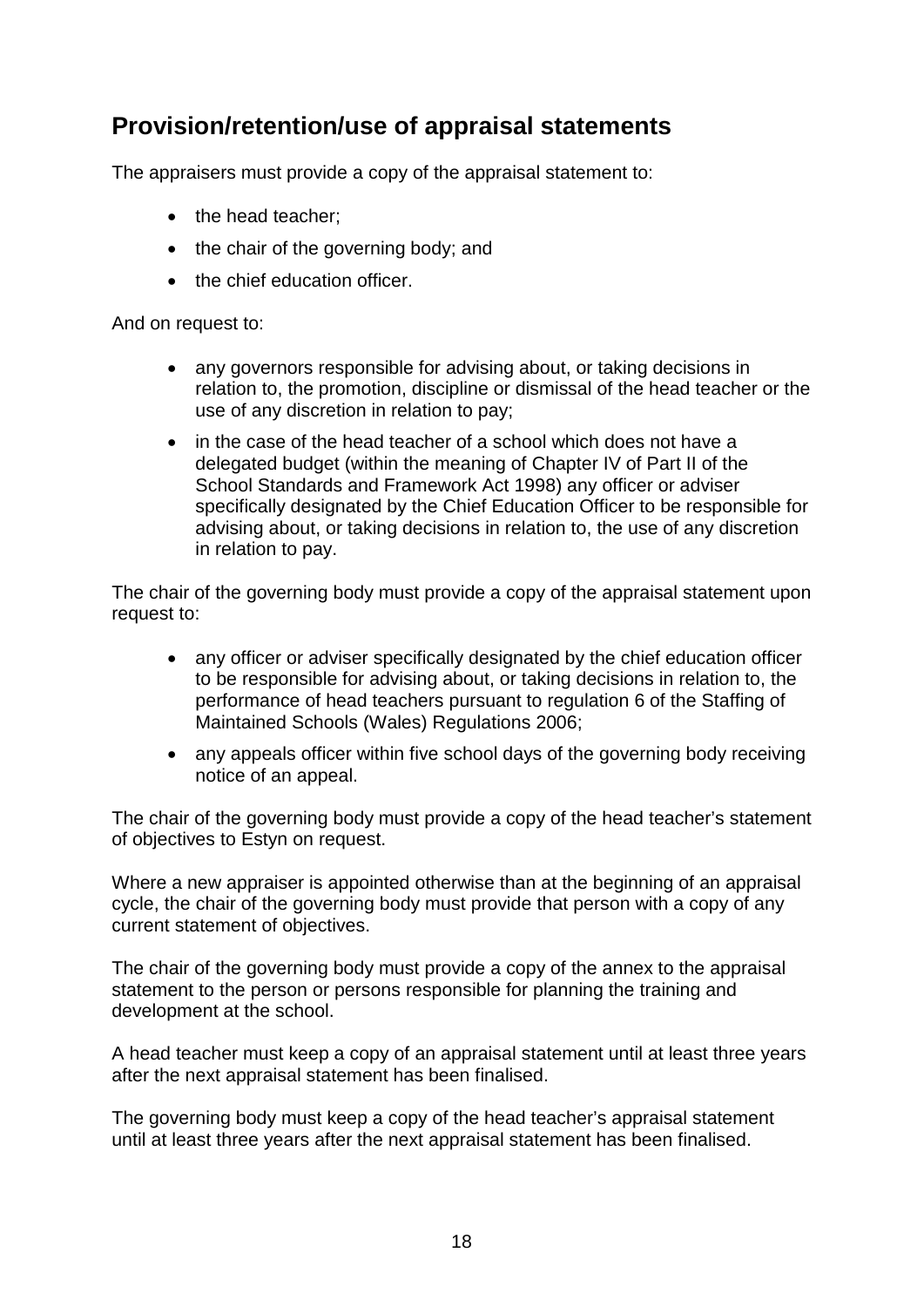Relevant information from appraisal statements may be taken into account by school governing bodies (including committees of governing bodies), Chief Education Officers or any officers or advisers they specifically designate in taking decisions, and in advising those responsible for taking decisions, about the promotion, dismissal or discipline of head teachers or the use of any discretion in relation to pay.